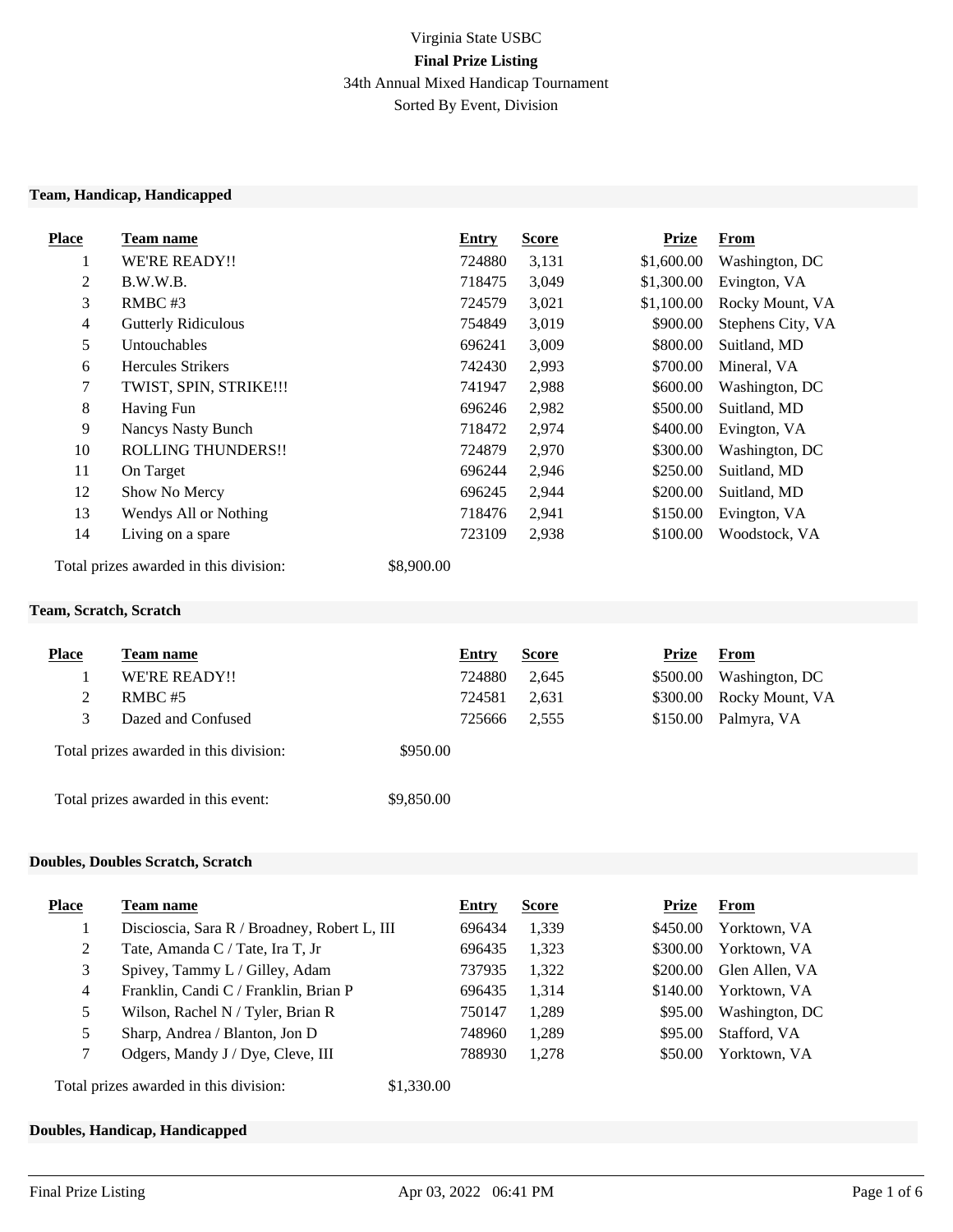# Virginia State USBC

# **Final Prize Listing**

34th Annual Mixed Handicap Tournament

Sorted By Event, Division

| <b>Place</b>     | Team name                                            | <b>Entry</b> | <b>Score</b> | <b>Prize</b> | <b>From</b>         |
|------------------|------------------------------------------------------|--------------|--------------|--------------|---------------------|
| 1                | Palmer, Dianna W / Palmer, Willie A                  | 788586       | 1,588        | \$650.00     | SALEM, VA           |
| $\boldsymbol{2}$ | Jordan, Catherine J / Hollins, James A               | 696245       | 1,579        | \$575.00     | Suitland, MD        |
| $\overline{2}$   | Moore, Jennifer M / Molloy, Jack N                   | 696434       | 1,579        | \$575.00     | Yorktown, VA        |
| $\overline{4}$   | Sims, Edward L, Jr / Lawrence, Kimberleigh N         | 729513       | 1,569        | \$530.00     | Washington, DC      |
| 5                | Stroman, Cordelia O / Gross, Dwayne A, Sr            | 696243       | 1,567        | \$510.00     | Suitland, MD        |
| 6                | Bain, Deseree R / Bain, Tommy D, Jr                  | 696436       | 1,552        | \$480.00     | Yorktown, VA        |
| 6                | Kitts, Jeno D / Manuel, Troy F                       | 718469       | 1,552        | \$480.00     | Evington, VA        |
| 8                | Poe, Angela F / Poe, David C, Jr                     | 747805       | 1,542        | \$450.00     | Fort Washington, MD |
| 9                | Odgers, Mandy J / Dye, Cleve, III                    | 788930       | 1,539        | \$430.00     | Yorktown, VA        |
| 10               | Watkins, Tamara S / Watkins, Tyrone R, Jr            | 724879       | 1,538        | \$410.00     | Washington, DC      |
| 11               | Hollins, Michelle R / Jordan, Dexter N               | 696245       | 1,534        | \$390.00     | Suitland, MD        |
| 12               | Holton, Pamela G / Taylor, Damien                    | 696239       | 1,528        | \$360.00     | Suitland, MD        |
| 12               | Rogers, Lisa M / McCoy, Luke M                       | 724881       | 1,528        | \$360.00     | Washington, DC      |
| 14               | Conner, Dawniel C / Patton, Maxwell                  | 696247       | 1,519        | \$330.00     | Suitland, MD        |
| 15               | Chappelle, Wendy C / Cash, Larry C                   | 718476       | 1,506        | \$310.00     | Evington, VA        |
| 16               | Williams, Sallie G / Williams, Gary S                | 724163       | 1,501        | \$290.00     | Washington, DC      |
| 17               | Ellerbe, Beverly M / White, Carl L                   | 700521       | 1,498        | \$270.00     | Mechanicsville, VA  |
| 18               | Harden, Ursula A / Cash, Rickey D                    | 696238       | 1,497        | \$250.00     | Suitland, MD        |
| 19               | Brown, Carolyn A / Shuler, Paul E, Sr                | 696243       | 1,496        | \$210.00     | Suitland, MD        |
| 19               | Hodges, Judy C / Wright, Ronnie D                    | 724578       | 1,496        | \$210.00     | Rocky Mount, VA     |
| 19               | Johnson, Alan M / Prince, Susan D                    | 746185       | 1,496        | \$210.00     | Richmond, VA        |
| 22               | Campbell, Sherry T / Campbell, Bryan K               | 718471       | 1,494        | \$160.00     | Evington, VA        |
| 22               | Eckles, Krystal D / Eckles, Donald D                 | 760601       | 1,494        | \$160.00     | Salem, VA           |
| 24               | Knight, Keva J / Knight, Terry M, Jr                 | 724895       | 1,493        | \$130.00     | Washington, DC      |
| 25               | Savoy, Brigitte R / Callis, Sherman C, Jr            | 741947       | 1,491        | \$110.00     | Washington, DC      |
| 26               | Smith, Kathy M / Kirby, Shannon D                    | 723178       | 1,487        | \$90.00      | Waynesboro, VA      |
| 27               | Discioscia, Sara R / Broadney, Robert L, III         | 696434       | 1,486        | \$70.00      | Yorktown, VA        |
| 28               | Hays, Sandra / Rook, John C                          | 696439       | 1,484        | \$50.00      | Yorktown, VA        |
|                  | \$9,050.00<br>Total prizes awarded in this division: |              |              |              |                     |

Total prizes awarded in this event: \$10,380.00

## **Singles, Men's Handicap, Handicapped**

| Place          | Team name            | Entry  | <b>Score</b> | <b>Prize</b> | From                |
|----------------|----------------------|--------|--------------|--------------|---------------------|
| 1              | Volpp, Gerald L      | 748960 | 857          | \$600.00     | Stafford, VA        |
| 2              | Bayes, Vincent       | 752836 | 854          | \$450.00     | Monroe, VA          |
| 3              | Bowles, Darius       | 758893 | 845          | \$400.00     | Charlottesville, VA |
| $\overline{4}$ | Turner, Kervin B     | 714228 | 841          | \$350.00     | Chesterfield, VA    |
| 5              | Blanton. Jon D       | 748960 | 831          | \$300.00     | Stafford, VA        |
| 6              | Lineberry, Shannon Q | 706751 | 803          | \$240.00     | Stuarts Draft, VA   |
| 6              | Dressler, Chris O    | 756441 | 803          | \$240.00     | Eagle Rock, VA      |
| 8              | Gross, Dwayne A      | 696243 | 798          | \$210.00     | Suitland, MD        |
| 9              | Bennett, Stephen T   | 714963 | 791          | \$190.00     | Yorktown, VA        |
| 10             | Molloy, Jack N       | 696434 | 790          | \$170.00     | Yorktown, VA        |
| 11             | Brown, Paul G        | 718478 | 781          | \$145.00     | Evington, VA        |
|                |                      |        |              |              |                     |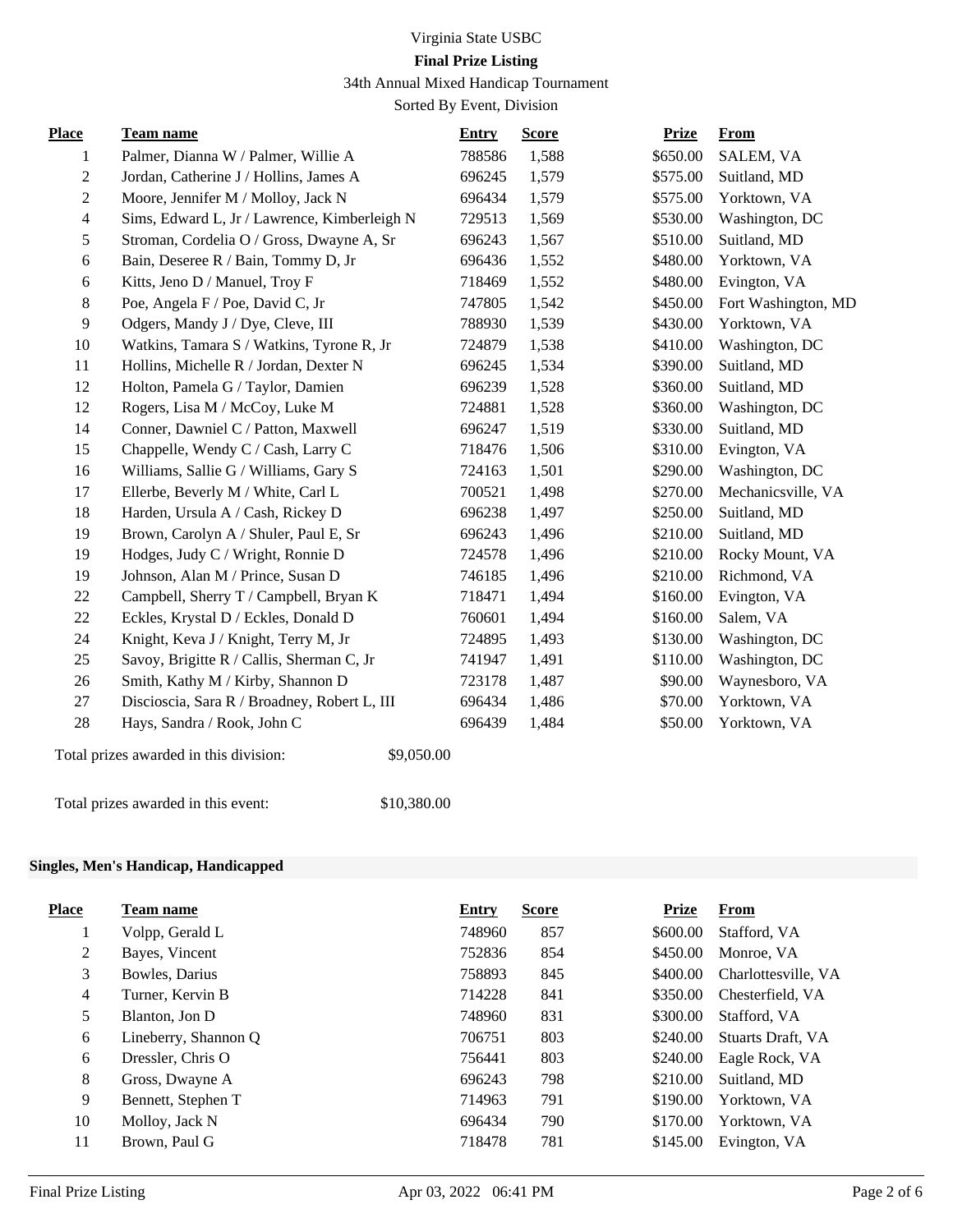# Virginia State USBC **Final Prize Listing**

34th Annual Mixed Handicap Tournament

Sorted By Event, Division

| 11 | Richardson, Russell J | 724582 | 781 | \$145.00 | Rocky Mount, VA    |
|----|-----------------------|--------|-----|----------|--------------------|
| 13 | Jones, Alonzo F       | 724892 | 778 | \$130.00 | Washington, DC     |
| 14 | Robinson, David D     | 696242 | 777 | \$120.00 | Suitland, MD       |
| 15 | Pittman, Brian        | 724886 | 775 | \$110.00 | Washington, DC     |
| 16 | Nash, Mark D          | 718472 | 773 | \$100.00 | Evington, VA       |
| 17 | Campbell, Bryan K     | 718471 | 771 | \$85.00  | Evington, VA       |
| 17 | Humphries, Dwayne K   | 724161 | 771 | \$85.00  | Washington, DC     |
| 19 | Jordan, Dexter N      | 696245 | 769 | \$70.00  | Suitland, MD       |
| 20 | McCree, Raleigh       | 696241 | 768 | \$65.00  | Suitland, MD       |
| 21 | Maclin, Larry D       | 719578 | 765 | \$60.00  | Mechanicsville, VA |
| 22 | Massie, Brian D       | 724885 | 763 | \$55.00  | Washington, DC     |
| 23 | Hawkins, John C       | 724164 | 761 | \$47.50  | Washington, DC     |
| 23 | Fontenot, Dominique D | 742430 | 761 | \$47.50  | Mineral, VA        |
| 25 | Altice, Sheffield     | 724886 | 760 | \$37.50  | Washington, DC     |
| 25 | Short, Justin A       | 725666 | 760 | \$37.50  | Palmyra, VA        |
| 27 | Wingfield, Danny W    | 718470 | 759 | \$30.00  | Evington, VA       |
| 28 | Broadney, Colin D     | 696437 | 758 | \$25.00  | Yorktown, VA       |
| 28 | Abrams, Gary          | 718476 | 758 | \$25.00  | Evington, VA       |
|    |                       |        |     |          |                    |

Total prizes awarded in this division: \$4,570.00

#### **Singles, Men's Scratch, Scratch**

| <b>Place</b>   | Team name                              | <b>Entry</b> | <b>Score</b> | <b>Prize</b> | From              |
|----------------|----------------------------------------|--------------|--------------|--------------|-------------------|
| $\mathbf{I}$   | Volpp, Gerald L                        | 748960       | 812          | \$250.00     | Stafford, VA      |
| 2              | Bennett, Stephen T                     | 714963       | 782          | \$150.00     | Yorktown, VA      |
| 3              | Blanton, Jon D                         | 748960       | 762          | \$125.00     | Stafford, VA      |
| $\overline{4}$ | Craig, Robbie M                        | 752836       | 727          | \$100.00     | Monroe, VA        |
| 5              | OSGOOD, JASON                          | 724578       | 716          | \$75.00      | Rocky Mount, VA   |
| 6              | Richardson, Jermaine J                 | 724581       | 715          | \$55.00      | Rocky Mount, VA   |
| 7              | Campbell, Bryan K                      | 718471       | 705          | \$45.00      | Evington, VA      |
| 8              | Lineberry, Shannon Q                   | 706751       | 704          | \$35.00      | Stuarts Draft, VA |
| 9              | Franklin, Brian P                      | 696435       | 703          | \$25.00      | Yorktown, VA      |
| 9              | Harlow, Michael A                      | 725666       | 703          | \$25.00      | Palmyra, VA       |
|                | Total prizes awarded in this division: | \$885.00     |              |              |                   |

## **Singles, Women's Handicap, Handicapped**

| <b>Place</b> | <b>Team name</b>           | <b>Entry</b> | <b>Score</b> | <b>Prize</b> | From              |
|--------------|----------------------------|--------------|--------------|--------------|-------------------|
|              | Harrison, Lorraine B       | 696241       | 838          | \$600.00     | Suitland, MD      |
| 2            | Higgins, Thelma G          | 696240       | 831          | \$450.00     | Suitland, MD      |
| 3            | Harden, Ursula A           | 696238       | 824          | \$400.00     | Suitland, MD      |
| 4            | Dodson-Mitchell, Lunetta B | 763452       | 805          | \$350.00     | Henrico, VA       |
| 5            | Mims, Mikael               | 724882       | 803          | \$275.00     | Washington, DC    |
| 5            | Ethridge, Stephanie L      | 754849       | 803          | \$275.00     | Stephens City, VA |
| 7            | Chappelle, Wendy C         | 718476       | 802          | \$230.00     | Evington, VA      |
| 8            | Spivey, Tammy L            | 737935       | 799          | \$210.00     | Glen Allen, VA    |
| 9            | Moore, Jennifer M          | 696434       | 797          | \$190.00     | Yorktown, VA      |
| 10           | Knight, Keva J             | 724895       | 796          | \$170.00     | Washington, DC    |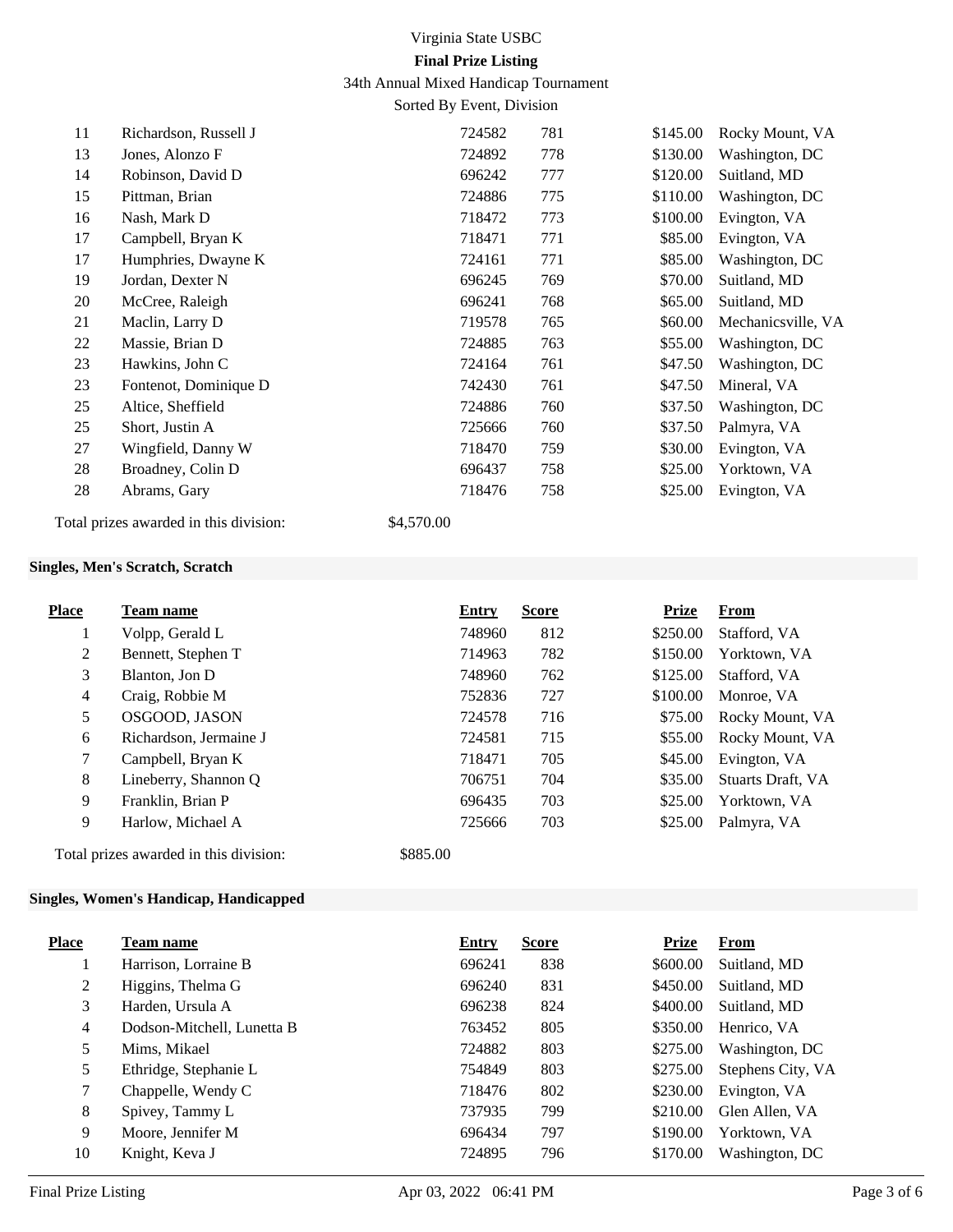# Virginia State USBC **Final Prize Listing**

34th Annual Mixed Handicap Tournament

Sorted By Event, Division

| 11 | Discioscia, Sara R     | 696434 | 792 | \$150.00 | Yorktown, VA       |
|----|------------------------|--------|-----|----------|--------------------|
| 12 | Wagner, Patricia M     | 752836 | 789 | \$140.00 | Monroe, VA         |
| 13 | Drake, Brigitte E      | 696438 | 788 | \$130.00 | Yorktown, VA       |
| 14 | Clark, Angela          | 724891 | 785 | \$115.00 | Washington, DC     |
| 14 | Sharp, Andrea          | 748960 | 785 | \$115.00 | Stafford, VA       |
| 16 | Tate, Amanda C         | 696435 | 784 | \$100.00 | Yorktown, VA       |
| 17 | Kirby, Michele L       | 723178 | 783 | \$90.00  | Waynesboro, VA     |
| 18 | Coles, Ginger G        | 718475 | 778 | \$75.00  | Evington, VA       |
| 18 | Cook, Michele          | 756441 | 778 | \$75.00  | Eagle Rock, VA     |
| 20 | Hale, Phyllis H        | 718470 | 774 | \$65.00  | Evington, VA       |
| 21 | Davis, Melody W        | 760425 | 773 | \$60.00  | Boydton, VA        |
| 22 | Johnson, Angela D      | 696244 | 772 | \$55.00  | Suitland, MD       |
| 23 | Coffman, Anna-Marie D  | 696441 | 771 | \$50.00  | Yorktown, VA       |
| 24 | Hale, Angela           | 724885 | 769 | \$40.00  | Washington, DC     |
| 24 | Pezzella, Anna M       | 749507 | 769 | \$40.00  | Virginia Beach, VA |
| 24 | Carrington, Adrienne F | 760015 | 769 | \$40.00  | Fredericksbrg, VA  |
| 27 | Kebere, Toeke'Shea A   | 696246 | 768 | \$30.00  | Suitland, MD       |
| 28 | Abrams, Cathleen E     | 718476 | 767 | \$25.00  | Evington, VA       |
|    |                        |        |     |          |                    |

Total prizes awarded in this division: \$4,545.00

## **Singles, Women's Scratch, Scratch**

| <b>Place</b>   | <b>Team name</b>                       | <b>Entry</b> | <b>Score</b> | <b>Prize</b> | From             |
|----------------|----------------------------------------|--------------|--------------|--------------|------------------|
| $\perp$        | Spivey, Tammy L                        | 737935       | 733          | \$250.00     | Glen Allen, VA   |
| $\overline{2}$ | Discioscia, Sara R                     | 696434       | 699          | \$150.00     | Yorktown, VA     |
| 3              | Sharp, Andrea                          | 748960       | 677          | \$100.00     | Stafford, VA     |
| 4              | Higgins, Thelma G                      | 696240       | 672          | \$80.00      | Suitland, MD     |
| 5              | Glenn, Latoya C                        | 747935       | 670          | \$60.00      | Dumfries, VA     |
| 6              | Tate, Amanda C                         | 696435       | 652          | \$35.00      | Yorktown, VA     |
| 6              | Bass-Campbell, Dawn N                  | 778912       | 652          | \$35.00      | Newport News, VA |
|                | Total prizes awarded in this division: | \$710.00     |              |              |                  |
|                | Total prizes awarded in this event:    | \$10,710.00  |              |              |                  |

## **All Events Handicap, Men's Handicap, Handicapped**

| <b>Place</b>   | Team name         | <b>Entry</b> | <b>Score</b> | <b>Prize</b> | <b>From</b>         |
|----------------|-------------------|--------------|--------------|--------------|---------------------|
|                | Gross, Dwayne A   | 696243       | 2,379        | \$410.00     | Suitland, MD        |
| 2              | Bowles, Darius    | 758893       | 2,371        | \$310.00     | Charlottesville, VA |
| 3              | Turner, Kervin B  | 714228       | 2,368        | \$280.00     | Chesterfield, VA    |
| $\overline{4}$ | Massie, Brian D   | 724885       | 2,353        | \$250.00     | Washington, DC      |
| 5              | Kirby, Shannon D  | 723178       | 2,350        | \$220.00     | Waynesboro, VA      |
| 6              | Taylor, Damien    | 696239       | 2,320        | \$200.00     | Suitland, MD        |
| 7              | Hollins, James A  | 696245       | 2,316        | \$180.00     | Suitland, MD        |
| 8              | Callis, Sherman C | 741947       | 2,313        | \$160.00     | Washington, DC      |
| 9              | Campbell, Bryan K | 718471       | 2,310        | \$140.00     | Evington, VA        |
| 10             | Jordan, Dexter N  | 696245       | 2,306        | \$120.00     | Suitland, MD        |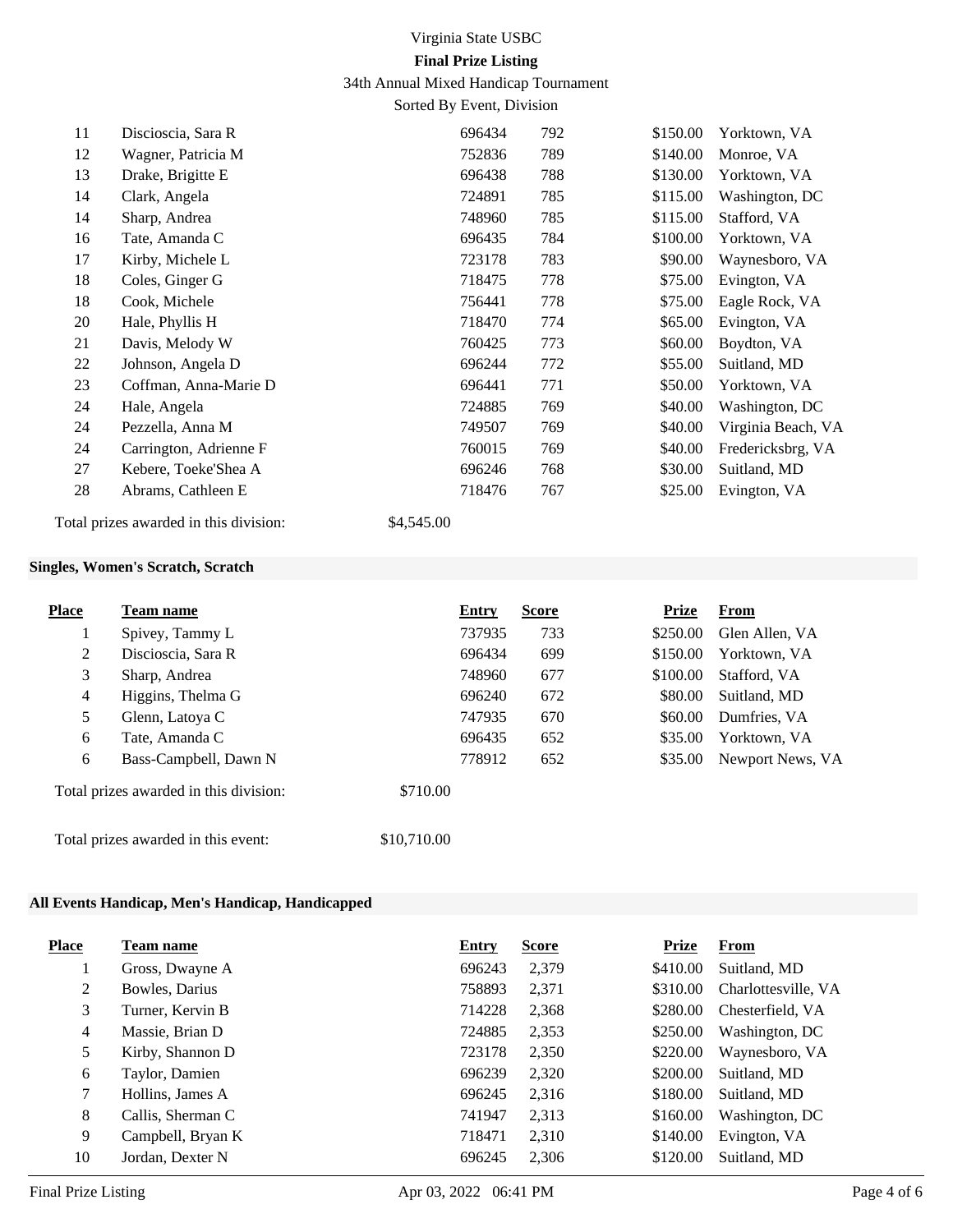# Virginia State USBC **Final Prize Listing**

34th Annual Mixed Handicap Tournament

| Sorted By Event, Division |                                        |            |       |          |                |  |
|---------------------------|----------------------------------------|------------|-------|----------|----------------|--|
| 11                        | Bayes, Vincent                         | 752836     | 2.302 | \$100.00 | Monroe, VA     |  |
| 12                        | Wilkerson, Donzell C                   | 724892     | 2.300 | \$80.00  | Washington, DC |  |
| 13                        | Nash, Mark D                           | 718472     | 2.294 | \$60.00  | Evington, VA   |  |
| 14                        | Fontenot, Dominique D                  | 742430     | 2.289 | \$40.00  | Mineral, VA    |  |
|                           | Total prizes awarded in this division: | \$2,550.00 |       |          |                |  |

#### **All Events Handicap, Women's Handicap, Handicapped**

| <b>Place</b>                           | Team name             | Entry      | <b>Score</b> | Prize    | <b>From</b>       |
|----------------------------------------|-----------------------|------------|--------------|----------|-------------------|
| 1                                      | Moore, Jennifer M     | 696434     | 2,443        | \$410.00 | Yorktown, VA      |
| 2                                      | Chappelle, Wendy C    | 718476     | 2,434        | \$310.00 | Evington, VA      |
| 3                                      | Harrison, Lorraine B  | 696241     | 2,426        | \$280.00 | Suitland, MD      |
| $\overline{4}$                         | Phillips, Jessica L   | 724578     | 2,330        | \$250.00 | Rocky Mount, VA   |
| 5                                      | Kebere, Toeke'Shea A  | 696246     | 2,325        | \$220.00 | Suitland, MD      |
| 6                                      | Prince, Susan D       | 746185     | 2,308        | \$200.00 | Richmond, VA      |
| 7                                      | Sharp, Andrea         | 748960     | 2,306        | \$180.00 | Stafford, VA      |
| 8                                      | Disbrow, Kristen A    | 737935     | 2,304        | \$160.00 | Glen Allen, VA    |
| 9                                      | Colbert, Stephanie D  | 724160     | 2,297        | \$140.00 | Washington, DC    |
| 10                                     | Spivey, Tammy L       | 737935     | 2,287        | \$120.00 | Glen Allen, VA    |
| 11                                     | Harden, Ursula A      | 696238     | 2,284        | \$90.00  | Suitland, MD      |
| 11                                     | Ethridge, Stephanie L | 754849     | 2,284        | \$90.00  | Stephens City, VA |
| 13                                     | Discioscia, Sara R    | 696434     | 2,279        | \$60.00  | Yorktown, VA      |
| 14                                     | Shaw, Taysha L        | 696242     | 2,278        | \$40.00  | Suitland, MD      |
| Total prizes awarded in this division: |                       | \$2,550.00 |              |          |                   |
| Total prizes awarded in this event:    |                       | \$5,100.00 |              |          |                   |

### **All Events Scratch, Men's Scratch, Scratch**

| <b>Place</b> | Team name          | Entry  | <b>Score</b> | Prize   | <b>From</b>            |
|--------------|--------------------|--------|--------------|---------|------------------------|
|              | Bennett, Stephen T | 714963 | 2.143        |         | \$350.00 Yorktown, VA  |
|              | Campbell, Bryan K  | 718471 | 2.112        |         | $$200.00$ Evington, VA |
|              | Eckles, Donald D   | 760601 | 2.108        |         | \$100.00 Salem. VA     |
|              | Craig, Robbie M    | 752836 | 2.094        | \$50.00 | Monroe, VA             |
|              |                    |        |              |         |                        |

Total prizes awarded in this division: \$700.00

#### **All Events Scratch, Women's Scratch, Scratch**

| <b>Place</b>                           | Team name             |            | Entry  | <b>Score</b> | Prize    | From             |
|----------------------------------------|-----------------------|------------|--------|--------------|----------|------------------|
|                                        | Spivey, Tammy L       |            | 737935 | 2,089        | \$300.00 | Glen Allen, VA   |
|                                        | Bass-Campbell, Dawn N |            | 778912 | 2.019        | \$150.00 | Newport News, VA |
|                                        | Discioscia, Sara R    |            | 696434 | 2.000        | \$75.00  | Yorktown, VA     |
| Total prizes awarded in this division: |                       | \$525.00   |        |              |          |                  |
| Total prizes awarded in this event:    |                       | \$1,225.00 |        |              |          |                  |